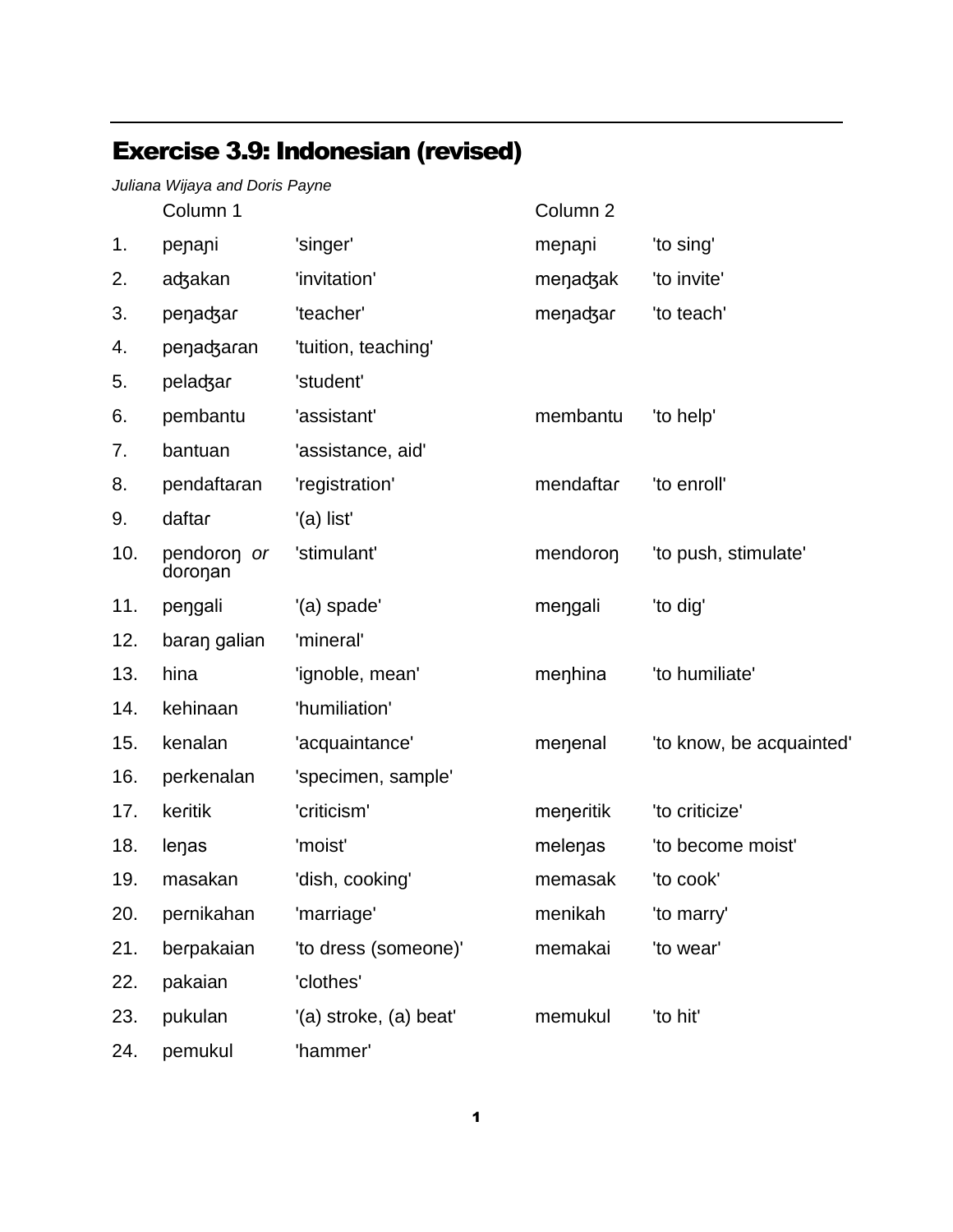| 25. | berpukul      | 'to beat each other'              |           |                   |
|-----|---------------|-----------------------------------|-----------|-------------------|
| 26. | rusak         | 'damaged, defective'              | merusak   | 'to ruin'         |
| 27. | penrusak      | 'destroyer'                       |           |                   |
| 28. | tari          | '(a) dance'                       | menari    | 'to dance'        |
| 29. | penari        | 'dancer'                          |           |                   |
| 30. | tarik gaja    | 'attractive power'                | menarik   | 'to pull'         |
| 31. | kapal penarik | 'tugboat'                         |           |                   |
| 32. | penurus       | 'manager, director,<br>organizer' | menurus   | 'to look after'   |
| 33. | urusan        | 'arrangement'                     |           |                   |
| 34. | warnai        | '(a) color'                       | mewarnai  | 'to color'        |
| 35. | jakin         | 'serious'                         | mejakini  | 'to believe'      |
| 36. | kejakinan     | 'conviction'                      |           |                   |
| 37. | mesin dzahit  | 'sewing machine'                  | mendzahit | 'to sew'          |
| 38. | taburan       | 'seed (that has been<br>sown'     | menabur   | 'to sow, scatter' |

A. List all the roots in these data. For any root that has more than one allomorph, list the allomorphs.

B. All the words in column 2 contain a prefix. List all allomorphs of this prefix, and assign a meaning to it.

C. What is the best underlying form of the prefix that occurs in column 2? Justify your answer, by demonstrating why each of the other allomorphs is a less good choice.

D. Write and give a name to each of the morphophonemic rules needed to derive the surface forms of all words in Column 2 from your proposed underlying forms.

E. Identify all the rest of the affixes. (a) For any that has more than one allomorph, list all the allomorphs. (b) Insofar as possible, identify the function of each affix; also indicate whether it is inflectional or derivational, and explain why.

F. Give complete morphophonemic derivations for the words meaning 'to dig,' 'to look after,' 'to wear,' 'to believe,' and 'to sing.'